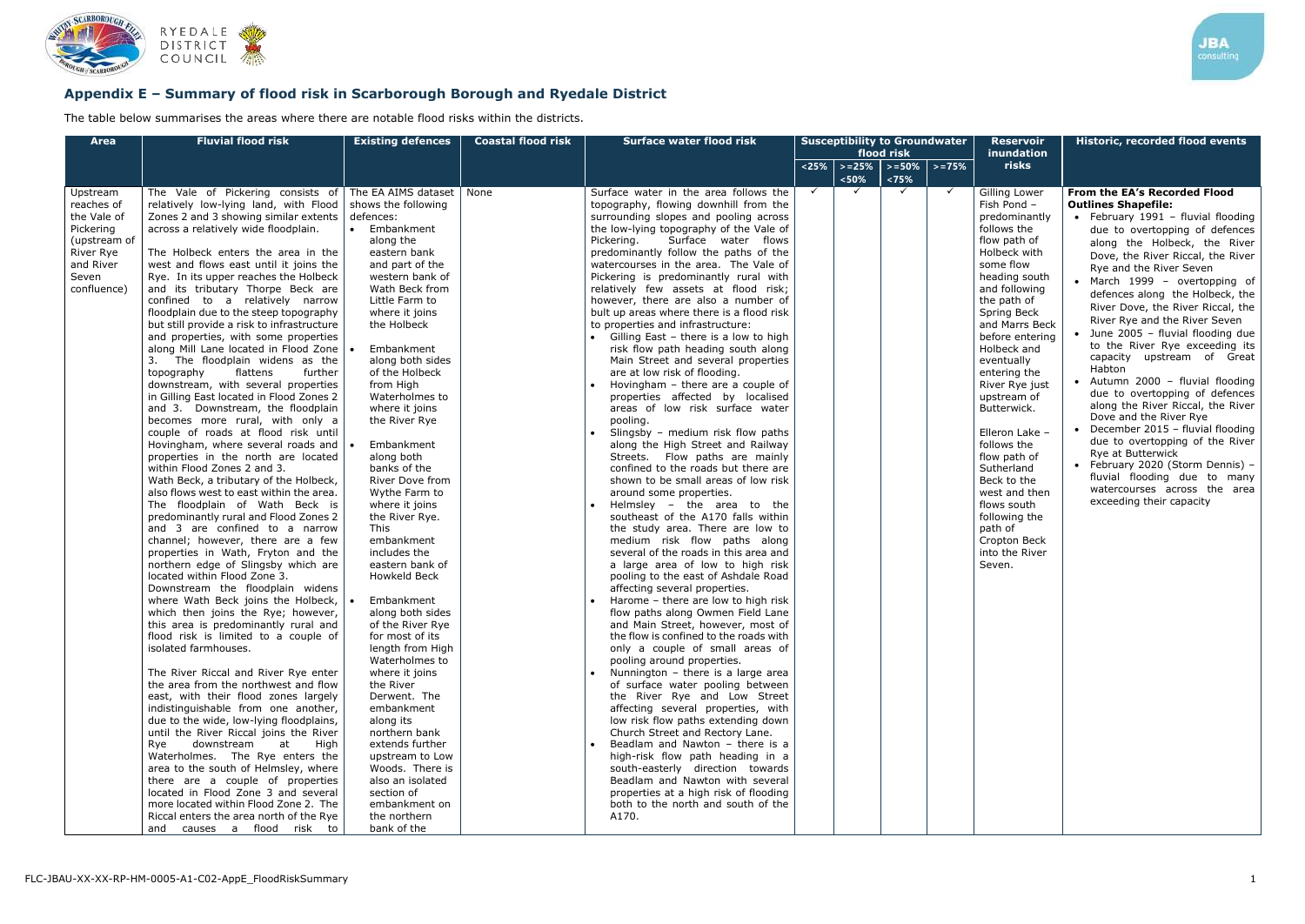





| infrastructure and a couple of isolated<br>At Harome, the flood<br>properties.<br>extents from the two rivers become<br>largely indistinguishable. The flood<br>extent covers a largely rural area with<br>the main flood risk to several isolated<br>farm properties located within Flood<br>Zone 3. Built up areas affected are the<br>west of Harome where there are a<br>number of properties located partially<br>within Flood Zone 3 and the north of<br>Nunnington where there are a number<br>of properties located within Flood Zone<br>3.<br>Syke Cut enters the area to the north<br>of the River Riccal and there are<br>several properties between Beadlam<br>and Nawton located within Flood Zone<br>3.<br>Further downstream<br>this<br>watercourse becomes Keld Spring<br>Beck and Walmouth Beck.<br>The<br>floodplain widens but is rural and<br>unoccupied.<br>The River Dove flows north to south<br>until it joins the River Rye. The flood<br>risk from Hodge Beck is confined to a<br>narrow floodplain. Howkeld Beck has<br>a much wider floodplain, with several<br>isolated properties and farm buildings<br>located within Flood Zones 2 and 3.<br>North of Kirkby Mills, the Flood Zones<br>for the River Dove are confined to a<br>narrow floodplain. Just north of the<br>A170 there are several properties<br>located within Flood Zone 3 at Kirkby<br>Mills and Keldhlme, and further<br>properties located within Flood Zone 2.<br>South of the A170 properties along<br>Dove Way are mostly located within<br>Flood Zone 3. Downstream there are<br>several roads and isolated properties<br>located within Flood Zone 3. In<br>Salton, located just upstream, of the<br>Dove and Rye confluence, the majority<br>of properties are located in Flood Zone<br>3, with further properties located<br>within Flood Zone 2.<br>The River Seven flows north to south<br>through the area. The low-lying land | River Rye by Rye<br>House Farm<br>Embankment<br>$\bullet$<br>along both<br>banks of the<br><b>River Riccal from</b><br>Crook House<br>Farm to where it<br>joins the River<br>Rye<br>Embankment<br>along both<br>banks of the<br>River Seven<br>from Sinnington<br>Grange Mill to<br>where it joins<br>the River Rye | Salton - there is a large low to high<br>risk flow path and surface water<br>pooling in Salton with several<br>properties at flood risk.<br>Marton - there is a high-risk flow<br>path flowing north to south through<br>Marton following the course of the<br>River Seven. There are a couple of<br>properties to the east of the Seven<br>that are at a high risk of flooding.<br>Brawby - there are areas of low to<br>$\bullet$<br>high risk surface water pooling<br>along Moor Lane with several<br>properties at a low risk of flooding. |  |  |
|------------------------------------------------------------------------------------------------------------------------------------------------------------------------------------------------------------------------------------------------------------------------------------------------------------------------------------------------------------------------------------------------------------------------------------------------------------------------------------------------------------------------------------------------------------------------------------------------------------------------------------------------------------------------------------------------------------------------------------------------------------------------------------------------------------------------------------------------------------------------------------------------------------------------------------------------------------------------------------------------------------------------------------------------------------------------------------------------------------------------------------------------------------------------------------------------------------------------------------------------------------------------------------------------------------------------------------------------------------------------------------------------------------------------------------------------------------------------------------------------------------------------------------------------------------------------------------------------------------------------------------------------------------------------------------------------------------------------------------------------------------------------------------------------------------------------------------------------------------------------------------------------------------------------------------------|---------------------------------------------------------------------------------------------------------------------------------------------------------------------------------------------------------------------------------------------------------------------------------------------------------------------|-------------------------------------------------------------------------------------------------------------------------------------------------------------------------------------------------------------------------------------------------------------------------------------------------------------------------------------------------------------------------------------------------------------------------------------------------------------------------------------------------------------------------------------------------|--|--|
| means the flood risk is spread across<br>a wide floodplain. The Seven enters<br>the area at Sinnington where several                                                                                                                                                                                                                                                                                                                                                                                                                                                                                                                                                                                                                                                                                                                                                                                                                                                                                                                                                                                                                                                                                                                                                                                                                                                                                                                                                                                                                                                                                                                                                                                                                                                                                                                                                                                                                     |                                                                                                                                                                                                                                                                                                                     |                                                                                                                                                                                                                                                                                                                                                                                                                                                                                                                                                 |  |  |
| properties along the Main Street are<br>located within Flood Zone 3, with<br>further properties located within Flood                                                                                                                                                                                                                                                                                                                                                                                                                                                                                                                                                                                                                                                                                                                                                                                                                                                                                                                                                                                                                                                                                                                                                                                                                                                                                                                                                                                                                                                                                                                                                                                                                                                                                                                                                                                                                     |                                                                                                                                                                                                                                                                                                                     |                                                                                                                                                                                                                                                                                                                                                                                                                                                                                                                                                 |  |  |
| Zone 2. Heading downstream there<br>are several properties along Marton<br>Road located within Flood Zone 3 and                                                                                                                                                                                                                                                                                                                                                                                                                                                                                                                                                                                                                                                                                                                                                                                                                                                                                                                                                                                                                                                                                                                                                                                                                                                                                                                                                                                                                                                                                                                                                                                                                                                                                                                                                                                                                          |                                                                                                                                                                                                                                                                                                                     |                                                                                                                                                                                                                                                                                                                                                                                                                                                                                                                                                 |  |  |
| most properties within the village of<br>Marton are located within Flood Zone                                                                                                                                                                                                                                                                                                                                                                                                                                                                                                                                                                                                                                                                                                                                                                                                                                                                                                                                                                                                                                                                                                                                                                                                                                                                                                                                                                                                                                                                                                                                                                                                                                                                                                                                                                                                                                                            |                                                                                                                                                                                                                                                                                                                     |                                                                                                                                                                                                                                                                                                                                                                                                                                                                                                                                                 |  |  |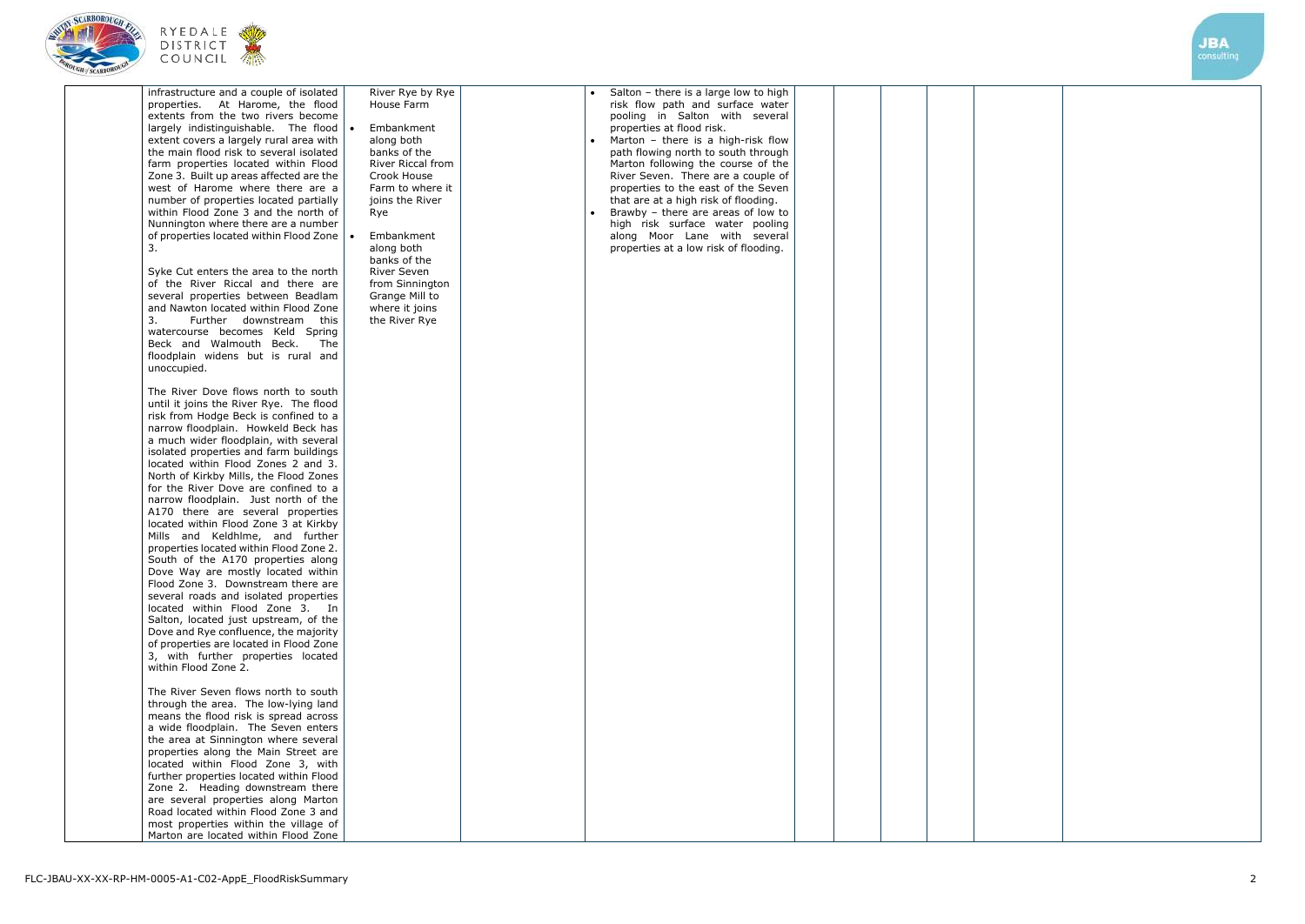JBA





|                                                                                                                         | <b>COUNCIL</b> 杰                                                                                                                                                                                                                                                                                                                                                                                                                                                                                                                                                                                                                                                                                                                                                                                                                                                                                                                                                                                                                                                                                                                                                                                                                                                   |                                                                                                                                                                                                                                                                                                                                                                                                                   |      |                                                                                                                                                                                                                                                                                                                                                                                                                                                                                                                                                                                                                                                                                                                                                                                                                                                                                                                                                                                                                                                                                                                                                     |              |              |              |              |                                                                                                                                                                                                                                                                                                                                                                       |                                                                                                                                                                                                                                                                                                                                                                                                                                                                                                                                                                                                                                                                                                                                                                                                                                                                                                                                                      | consulting              |
|-------------------------------------------------------------------------------------------------------------------------|--------------------------------------------------------------------------------------------------------------------------------------------------------------------------------------------------------------------------------------------------------------------------------------------------------------------------------------------------------------------------------------------------------------------------------------------------------------------------------------------------------------------------------------------------------------------------------------------------------------------------------------------------------------------------------------------------------------------------------------------------------------------------------------------------------------------------------------------------------------------------------------------------------------------------------------------------------------------------------------------------------------------------------------------------------------------------------------------------------------------------------------------------------------------------------------------------------------------------------------------------------------------|-------------------------------------------------------------------------------------------------------------------------------------------------------------------------------------------------------------------------------------------------------------------------------------------------------------------------------------------------------------------------------------------------------------------|------|-----------------------------------------------------------------------------------------------------------------------------------------------------------------------------------------------------------------------------------------------------------------------------------------------------------------------------------------------------------------------------------------------------------------------------------------------------------------------------------------------------------------------------------------------------------------------------------------------------------------------------------------------------------------------------------------------------------------------------------------------------------------------------------------------------------------------------------------------------------------------------------------------------------------------------------------------------------------------------------------------------------------------------------------------------------------------------------------------------------------------------------------------------|--------------|--------------|--------------|--------------|-----------------------------------------------------------------------------------------------------------------------------------------------------------------------------------------------------------------------------------------------------------------------------------------------------------------------------------------------------------------------|------------------------------------------------------------------------------------------------------------------------------------------------------------------------------------------------------------------------------------------------------------------------------------------------------------------------------------------------------------------------------------------------------------------------------------------------------------------------------------------------------------------------------------------------------------------------------------------------------------------------------------------------------------------------------------------------------------------------------------------------------------------------------------------------------------------------------------------------------------------------------------------------------------------------------------------------------|-------------------------|
|                                                                                                                         | 3 where the floodplain extends to the<br>west due to the underlying<br>There are further<br>topography.<br>properties located in Flood Zone 3<br>along Malton Road and into Normanby.<br>Here the floodplain extends further<br>east where the land is largely<br>unoccupied but there are a couple of<br>isolated properties located within<br>Flood Zone 3. Downstream the<br>topography flattens, and the floodplain<br>widens and becomes indistinguishable<br>with flood extents from Double Dike<br>and Ackland Beck. Despite the wider<br>floodplain the area is predominantly<br>rural with only a few isolated<br>properties and properties on the<br>western edge of Great Barugh located<br>within Flood Zones 2 and 3. Further<br>downstream, just upstream of the Rye<br>and Seven confluence, there are a<br>number of properties in Brawby<br>located within Flood Zone 3, with<br>several more properties located within<br>Flood Zone 2. There are also a couple<br>of properties further west along<br>Brawby Lane located within Flood<br>Zone 2.<br>Between its confluence with the River<br>Dove and its confluence with the River<br>Seven, the River Rye floodplain is rural<br>with only a couple of isolated<br>properties at flood risk. |                                                                                                                                                                                                                                                                                                                                                                                                                   |      |                                                                                                                                                                                                                                                                                                                                                                                                                                                                                                                                                                                                                                                                                                                                                                                                                                                                                                                                                                                                                                                                                                                                                     |              |              |              |              |                                                                                                                                                                                                                                                                                                                                                                       |                                                                                                                                                                                                                                                                                                                                                                                                                                                                                                                                                                                                                                                                                                                                                                                                                                                                                                                                                      |                         |
| Downstream<br>reaches of<br>the Vale of<br>Pickering<br>of<br>confluence<br>of the River<br>Rye and the<br>River Seven) | The downstream reaches of the Vale of   The EA AIMS dataset<br>Pickering are characterised by low- $\vert$ shows the following<br>lying flat topography with wide defences:<br>floodplains. The area is predominantly $\mathbf{I} \cdot \mathbf{E}$ Embankment<br>(downstream   rural with the main settlements at risk<br>being Pickering, The Carrs and Great<br>Habton.<br>Ackland Beck originates north of Great<br>Barugh and flows south parallel to the<br>River Seven past Great Barugh where<br>a few properties on the western edge<br>are located within Flood Zone 3.<br>Ackland Beck then flows east until its<br>confluence with Costa Beck. It has a<br>wide floodplain due to the flat<br>underlying topography however the<br>floodplain is rural with only a few<br>isolated properties and farms at flood<br>risk.<br>Pickering Beck enters the study area<br>to the north of Pickering and flows<br>south until it joins Costa Beck.<br>Pickering Beck flows through the<br>centre of Pickering where there are<br>several properties and infrastructure<br>located within Flood Zones 2 and 3.<br>Downstream of Pickering<br>the                                                                                                              | along both sides<br>of the River Rye<br>for most of its<br>length from High<br>Waterholmes to<br>where it joins<br>the River<br>Derwent. The<br>embankment<br>along its<br>northern bank<br>extends further<br>upstream to Low<br>Woods<br>Embankment<br>along the<br>western bank<br>and parts of the<br>eastern bank of<br>Costa Beck from<br>Low Carr Farm<br>to Bulmer Farm.<br>Embankment<br>also along both | None | Surface water in the area follows the<br>topography, flowing downhill from the<br>surrounding slopes and pooling across<br>the low-lying Vale of Pickering. Surface<br>water flowing downhill predominantly<br>follows the paths of the watercourses.<br>The area is rural so there are relatively<br>few assets at risk of flooding; however,<br>there are a number of bult up areas<br>where there is flood risk to properties<br>and infrastructure:<br>Pickering - there are several low to<br>high risk flow routes along roads<br>through Pickering, particularly along<br>the main Whitby / Malton Road<br>(A169) and Westgate / Hungate /<br>Eastgate roads. There are areas of<br>surface water pooling around<br>Pickering Station and Westgate and<br>to the west around Westgate Carr<br>Road affecting several properties.<br>Further properties across Pickering<br>are at flood risk from smaller<br>localised pools of surface water.<br>Great Habton - there is a low risk<br>flow path flowing south along Kirby<br>Misperton Lane with an area of high-<br>risk pooling at the junction with<br>Habton Lane and some medium risk | $\checkmark$ | $\checkmark$ | $\checkmark$ | $\checkmark$ | Pickering Flood<br>Storage<br>Reservoir -<br>follows the<br>flow of<br>Pickering Beck<br>to the south of<br>Pickering<br>where the flow<br>route splits,<br>with some flow<br>heading south<br>along Pickering<br>Beck, some<br>flow heading<br>west and<br>following the<br>path of Pry<br>End Drain and<br>some flow<br>heading east<br>along Malton<br>Road (A169) | From the EA's Recorded Flood<br><b>Outlines Shapefile:</b><br>· February 1991 - fluvial flooding<br>due to overtopping of defences<br>along the River Derwent upstream<br>of its confluence with the River Rye<br>and overtopping of defences along<br>the River Rye downstream of its<br>confluence with the River Seven<br>• March 1999 - fluvial flooding due<br>to overtopping of defences along<br>Costa Beck, Pickering Beck, the<br>River Rye and the River Derwent<br>• Autumn 2000 - fluvial flooding due<br>to overtopping of defences along<br>Costa Beck, Pickering Beck, the<br>River Rye and the River Derwent<br>June 2007 - fluvial flooding due to<br>Pickering Beck exceeding its<br>capacity<br>from<br>downstream to Mill Lane. The<br>River Seven also exceeded its<br>capacity at Sinnington, just<br>upstream of where the river<br>crosses Sinnington Cliff Road<br>December 2015 - fluvial flooding<br>channel<br>due<br>to | Beacon Hill<br>capacity |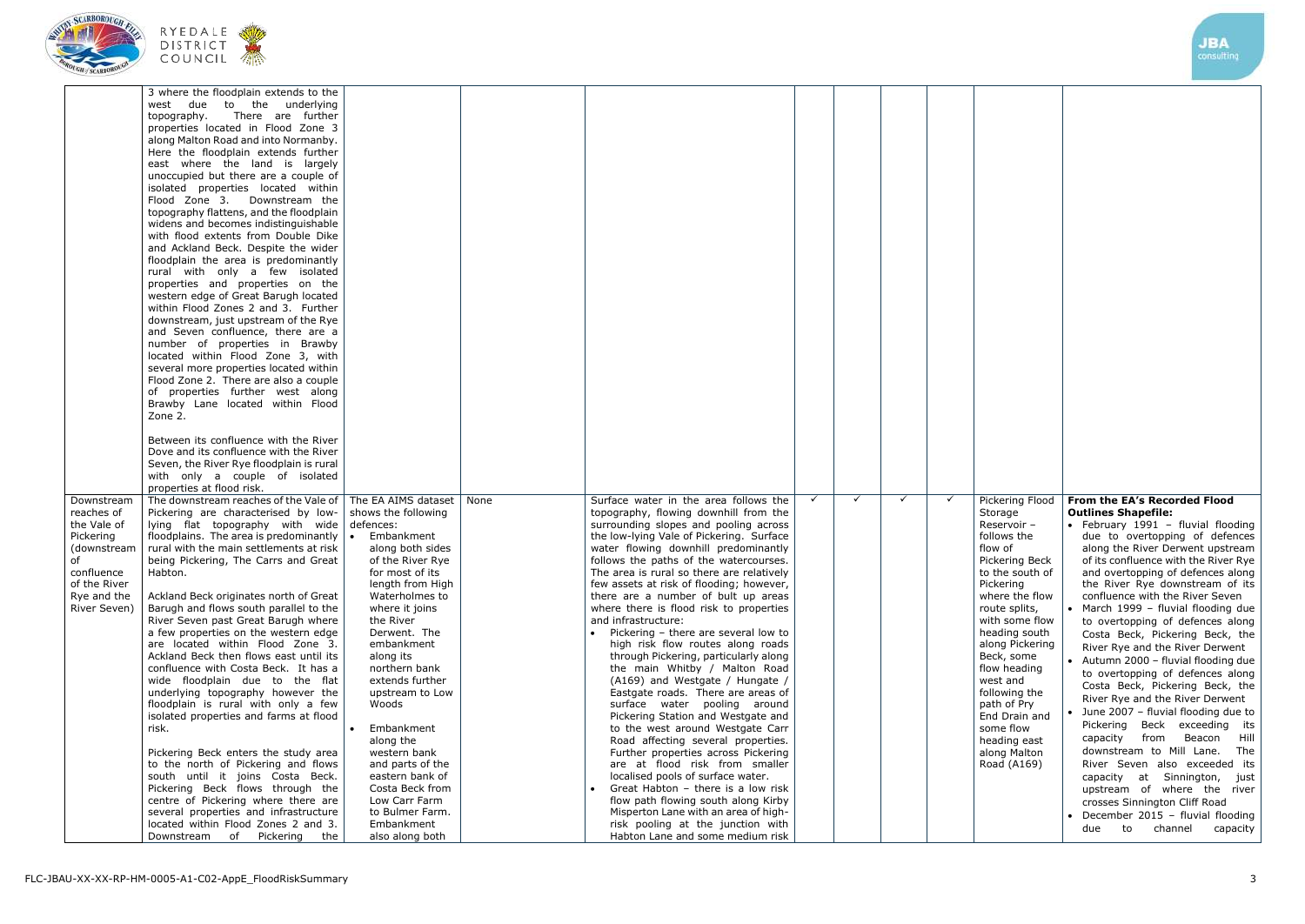



|                                          | floodplain widens due to the low-lying<br>topography. This area is rural with<br>several farms located within Flood<br>Zone 3.<br>To the west of Pickering, Costa Beck<br>and its tributary West Drain originate.<br>This area is rural and flood risk is<br>limited to farm buildings and small<br>roads. Costa Beck passes north of<br>Kirby Misperton but the flood extent<br>does not reach the village. The flood<br>risk is limited to the surrounding roads<br>and northern parts of the Flamingo<br>Land Resort located to the north of<br>Kirby Misperton.<br>The River Rye continues to flow east $\cdot$<br>from its confluence with the River<br>Seven until it joins the River Derwent.<br>There are several isolated properties<br>located within Flood Zone 3. Malton<br>Grange Lodges, located east of<br>Amotherby Lane, are located within<br>Flood Zone 3. There are also a few<br>properties at the southern end of<br>Great Habton which are located within<br>Flood Zone 2. Further east, near the<br>confluence of the River Rye and The<br>Cut the floodplain extends further<br>south, finishing just north of the A64,<br>covering a rural area with a few<br>isolated properties that are at risk. To<br>the east, the A169 is located in Flood<br>Zone 2 with some areas within Flood<br>Zone 3. | sides of Costa<br>Beck from<br>Pickering to High<br>Costa Mill, with<br>the eastern<br>embankment<br>continuing<br>downstream to<br>Low Costa Mill<br>Embankment<br>along both sides<br>of Pickering Beck<br>from Barker<br>Stakes Farm to<br>Wintofts Farm<br>Embankment<br>and flood wall<br>along both sides<br>of the River<br>Derwent / The<br>Cut from West<br>Ayton Carr<br>though The<br>Carrs to Malton |                                                                                                                                                                                                                                                                                                                         | along Alverton Close. Most of the<br>surface water remains confined to<br>the roads however there is low flood<br>risk to a few of the properties<br>towards the south of Kirby<br>Misperton Lane.<br>Kirby Misperton - there are large<br>areas of low to high risk surface<br>water pooling across the Flamingo<br>Land Caravan Site to the northwest<br>of Kirby Misperton. Through Kirby<br>Misperton there is a low to high risk<br>flow route along Kirby Misperton<br>Road with a low risk flow route to<br>the south along Main Street. These<br>flow routes remain confined to the<br>roads but there are areas of low to<br>medium risk surface water pooling<br>around properties along Shire Grove<br>to the west of Main Street. |              |              |   |    |
|------------------------------------------|------------------------------------------------------------------------------------------------------------------------------------------------------------------------------------------------------------------------------------------------------------------------------------------------------------------------------------------------------------------------------------------------------------------------------------------------------------------------------------------------------------------------------------------------------------------------------------------------------------------------------------------------------------------------------------------------------------------------------------------------------------------------------------------------------------------------------------------------------------------------------------------------------------------------------------------------------------------------------------------------------------------------------------------------------------------------------------------------------------------------------------------------------------------------------------------------------------------------------------------------------------------------------------------------------------------------------|------------------------------------------------------------------------------------------------------------------------------------------------------------------------------------------------------------------------------------------------------------------------------------------------------------------------------------------------------------------------------------------------------------------|-------------------------------------------------------------------------------------------------------------------------------------------------------------------------------------------------------------------------------------------------------------------------------------------------------------------------|-----------------------------------------------------------------------------------------------------------------------------------------------------------------------------------------------------------------------------------------------------------------------------------------------------------------------------------------------------------------------------------------------------------------------------------------------------------------------------------------------------------------------------------------------------------------------------------------------------------------------------------------------------------------------------------------------------------------------------------------------|--------------|--------------|---|----|
|                                          | The River Derwent flows west across<br>the Vale of Pickering, entering the area<br>between West Ayton and East Ayton<br>where there are several isolated<br>properties located within Flood Zones<br>2 and 3. The Derwent has a number<br>of small tributaries along its length<br>and the floodplain is wide. However,<br>the area is rural and flood risk is<br>predominantly limited to minor roads<br>and isolated farm properties.                                                                                                                                                                                                                                                                                                                                                                                                                                                                                                                                                                                                                                                                                                                                                                                                                                                                                      |                                                                                                                                                                                                                                                                                                                                                                                                                  |                                                                                                                                                                                                                                                                                                                         |                                                                                                                                                                                                                                                                                                                                                                                                                                                                                                                                                                                                                                                                                                                                               |              |              |   |    |
| Whitby and<br>surrounding<br>settlements | The River Esk enters the area from the<br>southwest and flows northeast, along<br>the northern boundary of the North<br>York Moors National Park, then flows<br>north through Whitby where it enters<br>the North Sea.<br>Within the town of Sleights there is a<br>large area of Flood Zone 2 which<br>extends south along Thurndale Beck at<br>its confluence with the Esk. There are<br>a small number of properties at flood<br>risk.                                                                                                                                                                                                                                                                                                                                                                                                                                                                                                                                                                                                                                                                                                                                                                                                                                                                                    | The EA AIMS dataset<br>shows one<br>embankment in the<br>area located along<br>the eastern bank of<br>the River Esk in<br>Ruswarp providing<br>protection to<br>properties along<br>Larpool Lane.                                                                                                                                                                                                                | There is coastal risk<br>along the northern<br>boundary of Whitby<br>from the North Sea<br>which was assessed<br>present day<br>using<br>(2021)<br>projection<br>modelling.<br>There is a small area<br>of risk during the 200-<br>year event along<br>Sandsend Road at<br>Teapot Hill to the<br>northwest of the area. | Across the area there are many<br>locations of localised flood risk, but in a<br>lot of these areas the flood risk remains<br>confined to the roads or the flow paths<br>of watercourses through the area and<br>does not pose a risk to properties.<br>There are areas of low to high flood risk<br>in Whitby around properties to the west<br>of the River Esk along Upgang Lane and<br>Station Avenue, and Spring Vale. There<br>is also low to medium flood risk to<br>properties along Stakesby Road.                                                                                                                                                                                                                                    | $\checkmark$ | $\checkmark$ | ✓ | No |

|   |   |   |      | <b>JBA</b><br>consulting                                                                                                                                                                                                                                                                                                                                                                                               |
|---|---|---|------|------------------------------------------------------------------------------------------------------------------------------------------------------------------------------------------------------------------------------------------------------------------------------------------------------------------------------------------------------------------------------------------------------------------------|
|   |   |   |      | along<br>the<br>exceedance<br>River<br>Derwent from Espersykes down to<br>Low Hutton<br>• February 2020 (Storm Ciara) -<br>fluvial flooding due to channel<br>capacity exceedance along parts of<br>the River Derwent, Ackland Beck,<br>Costa Beck and the River Rye<br>• February 2020 (Storm Dennis) -<br>fluvial flooding due to channel<br>capacity exceedance along parts of<br>most watercourses across the area |
| ✓ | ✓ | ✓ | None | From the 2012 Whitby Coastal<br><b>Strategy provided by</b><br><b>Scarborough Borough Council:</b><br>Coastal flooding due to wave<br>overtopping occurs regularly in this<br>area, particularly at:<br>Sandsend car park<br>$\bullet$<br>Whitby West Cliff promenade<br>$\bullet$<br>Whitby Harbour piers and<br>$\bullet$<br>extensions                                                                              |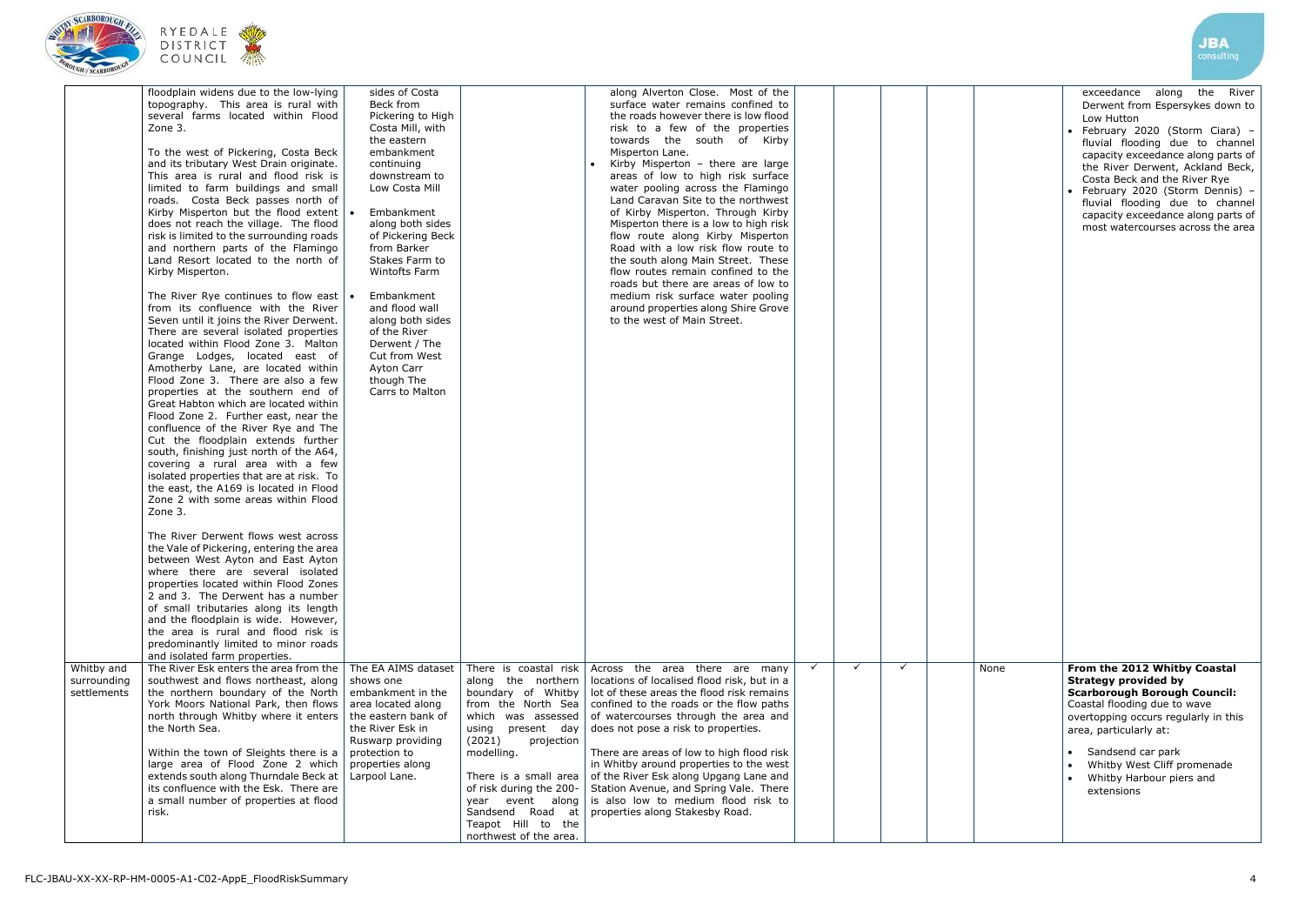



|                                      | Heading east from Sleights to Ruswarp<br>the floodplain extends to the north<br>with the B1410 and a small number of<br>isolated farm properties located within<br>Flood Zone 3. Here the extents for<br>Flood Zones 2 and 3 are very similar.<br>In Ruswarp, there are a number of<br>properties along The Carrs and the<br>High Street which are at flood risk. At<br>the eastern side of Ruswarp the<br>floodplain extends considerably to the<br>north of the river however this area of<br>land is unoccupied.<br>As the River Esk flows east into Whitby<br>the tidal influences will become<br>greater than the fluvial influences.<br>The flood risk in Whitby is assessed<br>below from both the Fluvial Esk model<br>and the Tidal Esk model.<br><b>Fluvial Esk</b><br>The floodplain extends out both east<br>and west of the river with a number of<br>properties at risk, including along<br>Church Street to the east and along<br>Pier Road, Haggersgate, St Ann's<br>Staith and Langborne Road to the<br>west.<br>There are two areas where the<br>floodplain extends a considerable<br>distance from the river:<br>To the west just north of the<br>railway station along Bagdale.<br>There are several properties<br>around the station at flood risk<br>with the flow path mostly confined<br>to the road as it heads west.<br>At the confluence of Spital Beck<br>and the River Esk affecting a<br>number of properties along Spital<br>Bridge.<br><b>Tidal Esk</b><br>The tidal Esk model shows a similar<br>floodplain to the fluvial model along<br>the east of the river but a smaller<br>floodplain to the west, with less<br>properties shown to be at flood risk<br>around the railway station. The tidal<br>model shows a similar flood extent at<br>the confluence with Spital Beck, with<br>the<br>floodplain<br>extending<br>a<br>considerable distance to the west but<br>does not show any flooding along<br>Bagdale. |                                     | the 1000-year<br>For<br>event the risk here is<br>relatively unchanged.<br>Heading south from<br>Hill<br>Teapot<br>at<br>Sandsend towards the<br>River Esk tributary at<br>Whitby the flood risk is<br>confined to the rural<br>coastline and does not<br>impact any roads or<br>properties.<br>At Whitby the coastal<br>risk extends inland<br>along the River Esk.<br>The flood risk mostly<br>remains confined to<br>the channel but there<br>is some risk around<br>Whitby Station and<br>Church Street where<br>there are a number of<br>properties at risk.<br>There is also a large<br>area of coastal risk to<br>the north of Ruswarp,<br>however, the area of<br>risk is predominantly<br>unoccupied with a<br>small number of<br>properties at coastal<br>risk.<br>East of the River Esk<br>tributary, the flood<br>risk is again confined<br>to the rural coastline<br>and does not impact<br>roads<br>any<br>or<br>properties. | There is low to high flood risk to the<br>north of Whitby train station along<br>Station Square and Bagdale, showing<br>flood risk to several properties across all<br>events.<br>South of the A171, there are localised<br>areas of low to high flood risk around<br>properties on Shackleton Close and<br>Mayfield Place.<br>To the east of Whitby there is a surface<br>water flow path heading southeast from<br>Spital Vale towards Stainsacre, which<br>passes through a number of residential<br>streets resulting in low to high flood risk<br>to properties on Fairfield Way and<br>Enterprise Way.<br>There is a large area of flood risk to the<br>north of Ruswarp to the west of the<br>River Esk where there is an area of low-<br>lying land. However, the land here<br>appears to be agricultural and does not<br>impact upon any properties. Further<br>south towards Ruswarp station there<br>are several properties at low to medium<br>flood risk.<br>To the southwest of the area, there are<br>a number of properties in Sleights along<br>Linden Close that are at low flood risk,<br>with a couple of properties at medium to<br>high risk as well, although the flow<br>paths are mostly confined to the road<br>during these events. South of Sleights<br>railway station, there is also low flood<br>risk to a small number of properties<br>along Beck Holme. |   |   |   |
|--------------------------------------|--------------------------------------------------------------------------------------------------------------------------------------------------------------------------------------------------------------------------------------------------------------------------------------------------------------------------------------------------------------------------------------------------------------------------------------------------------------------------------------------------------------------------------------------------------------------------------------------------------------------------------------------------------------------------------------------------------------------------------------------------------------------------------------------------------------------------------------------------------------------------------------------------------------------------------------------------------------------------------------------------------------------------------------------------------------------------------------------------------------------------------------------------------------------------------------------------------------------------------------------------------------------------------------------------------------------------------------------------------------------------------------------------------------------------------------------------------------------------------------------------------------------------------------------------------------------------------------------------------------------------------------------------------------------------------------------------------------------------------------------------------------------------------------------------------------------------------------------------------------------------------------------------------------------------------------------------------|-------------------------------------|--------------------------------------------------------------------------------------------------------------------------------------------------------------------------------------------------------------------------------------------------------------------------------------------------------------------------------------------------------------------------------------------------------------------------------------------------------------------------------------------------------------------------------------------------------------------------------------------------------------------------------------------------------------------------------------------------------------------------------------------------------------------------------------------------------------------------------------------------------------------------------------------------------------------------------------------|-------------------------------------------------------------------------------------------------------------------------------------------------------------------------------------------------------------------------------------------------------------------------------------------------------------------------------------------------------------------------------------------------------------------------------------------------------------------------------------------------------------------------------------------------------------------------------------------------------------------------------------------------------------------------------------------------------------------------------------------------------------------------------------------------------------------------------------------------------------------------------------------------------------------------------------------------------------------------------------------------------------------------------------------------------------------------------------------------------------------------------------------------------------------------------------------------------------------------------------------------------------------------------------------------------------------------------------------------------------------------------------------|---|---|---|
| The East                             | Across the area the extents of Flood                                                                                                                                                                                                                                                                                                                                                                                                                                                                                                                                                                                                                                                                                                                                                                                                                                                                                                                                                                                                                                                                                                                                                                                                                                                                                                                                                                                                                                                                                                                                                                                                                                                                                                                                                                                                                                                                                                                   | The EA AIMS dataset                 | There is coastal risk                                                                                                                                                                                                                                                                                                                                                                                                                                                                                                                                                                                                                                                                                                                                                                                                                                                                                                                      | There is a high-risk flow path through                                                                                                                                                                                                                                                                                                                                                                                                                                                                                                                                                                                                                                                                                                                                                                                                                                                                                                                                                                                                                                                                                                                                                                                                                                                                                                                                                    | ✓ | ✓ | ✓ |
| Coast<br>(Scarboroug<br>h, Filey and | Zone 3 and Flood Zone 2 are shown to<br>be similar and are generally confined<br>to narrow floodplains along the $ $ providing protection                                                                                                                                                                                                                                                                                                                                                                                                                                                                                                                                                                                                                                                                                                                                                                                                                                                                                                                                                                                                                                                                                                                                                                                                                                                                                                                                                                                                                                                                                                                                                                                                                                                                                                                                                                                                              | shows embankments<br>on Scalby Beck | along the eastern<br>boundary of this area<br>from the North Sea                                                                                                                                                                                                                                                                                                                                                                                                                                                                                                                                                                                                                                                                                                                                                                                                                                                                           | Burniston, following the path of<br>Burniston Beck. Several properties and<br>roads are within the high risk area with                                                                                                                                                                                                                                                                                                                                                                                                                                                                                                                                                                                                                                                                                                                                                                                                                                                                                                                                                                                                                                                                                                                                                                                                                                                                    |   |   |   |

In November 2011, there was notable flooding on the east bank of Endeavour Wharf at Church Street.

#### **From Section 19 reports provided by North Yorkshire County Council**

Sleights experienced surface water flooding in November 2016 due to widespread rainfall. Obstructed and damaged culverts along the A169 meant surface water from the moors could not pass under the road and therefore flowed down the A169 into Sleights. The water transported material from the arrestor bed which blocked highway gulley's and land drains in the village preventing water from draining away. Approximately eight homes in the village were flooded.

## **From the EA's Recorded Flood Outlines Shapefile:**

| $\bullet$ | December 2013 - tidal flooding     |
|-----------|------------------------------------|
|           | due to overtopping of defences     |
|           | along the River Esk around Whitby  |
|           | railway station causing flooding   |
|           | along Church Street on the east    |
|           | bank of the river and Langborne    |
|           | Road on the west bank of the river |
|           |                                    |

- January 2017 tidal flooding due to overtopping of defences at Sandsend affecting a small section of the A174 around East Row Beck. Defences were also overtopped along the River Esk causing flooding along Church Street on the east bank and along Pier Road on the west bank
- November 2019 small area of coastal flooding along Pier Road

# **From Scarborough Borough Council's Incident Record:**

- June 2012 flooding at East Row Sandsend, Whitby due to a diverted land drain
- September 2013 Public sewer flooding along Lowdale Lane, Sleights
- November 2016 Lowdale Farm, Sleights, flooding from Iburndale Beck
- April 2019 external flooding of 20 holiday homes due to emergence of a groundwater spring

| None | <b>From the Burniston, Cloughton &amp;</b> |
|------|--------------------------------------------|
|      | Quarry Becks Flood Alleviation             |
|      | Scheme - Phase 2 Report 2004               |
|      |                                            |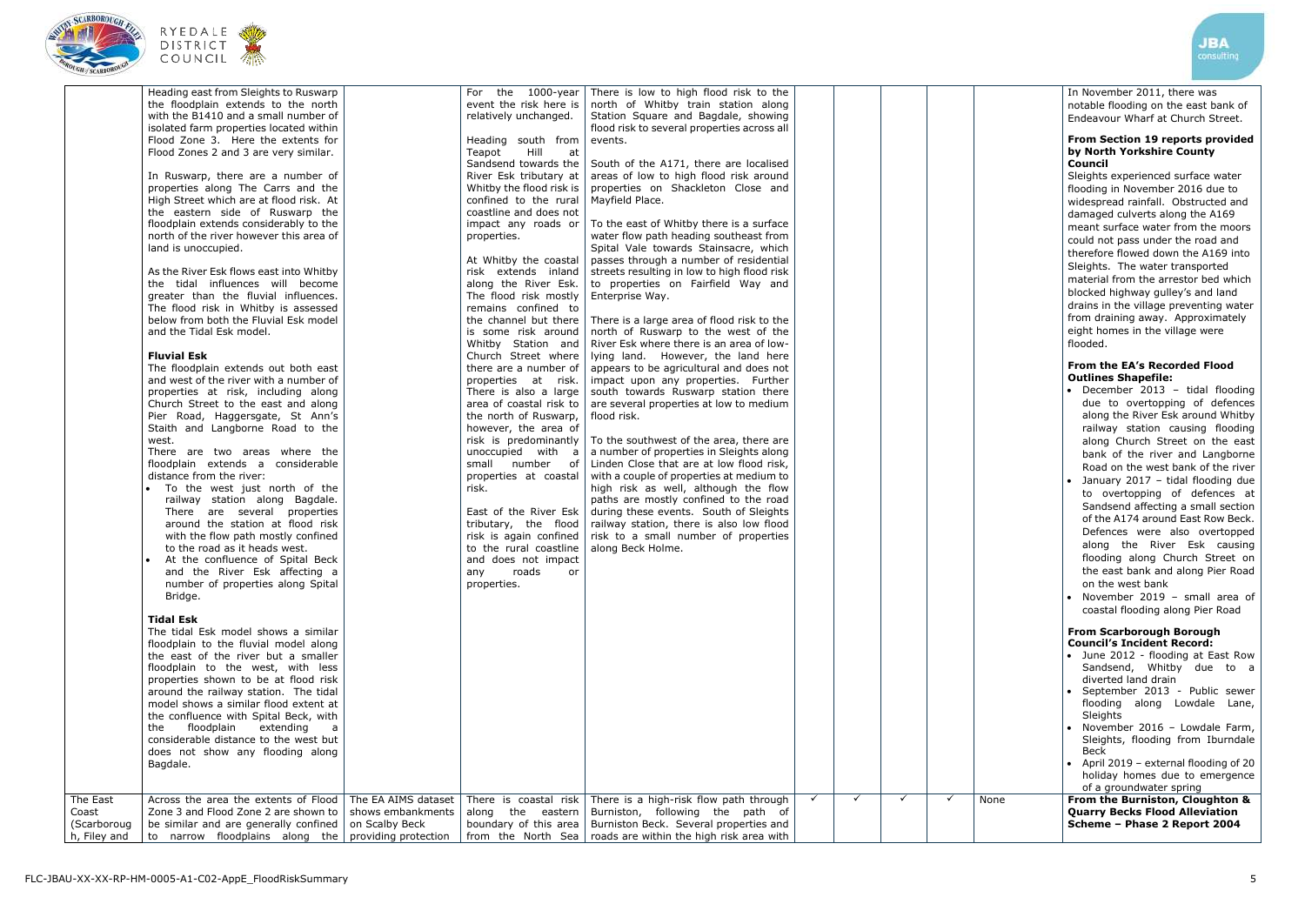





| flood risk. South of Burniston there is a<br>villages)<br>just west of Scalby<br>using present day<br>topography.<br>Road.<br>(2021)<br>large area of high risk which includes a<br>projection<br>To the north of Scarborough, there is<br>modelling.<br>caravan park.<br>an area of flood risk between<br>Peasholm Lake and the coast causing<br>The area at risk is<br>There is a high-risk flow path through<br>the centre of the area following the path<br>flood risk at the Burniston Road<br>mostly unoccupied<br>coastline, with no<br>of Scalby Beck. There are properties<br>roundabout.<br>within the high-risk area to the south of<br>properties or other<br>Scalby along Scalby Road and Hackness<br>Scalby Beck (Sea Cut) flows west to<br>infrastructure at risk.<br>east across the centre of the area and<br>However, there are a<br>Road, with further properties at low to<br>its floodplain is mainly confined to the<br>couple of areas where<br>medium risk along Hackness Gardens<br>channel. There is a small area of flood<br>the flood risk<br>and Glynndale Drive. There are areas of<br>risk to the south of Scalby Beck along<br>localised flood risk across Scalby with<br>encroaches inland<br>Hackness Drive with several properties<br>causing flood risk to<br>several properties at risk, including<br>located in Flood Zone 2.<br>along High Street, South Street and Low<br>roads and properties<br>for both the 200-year<br>Street.<br>Burniston Beck, and its tributaries<br>and 1000-year events<br>There are many areas of low to high risk<br>(including Quarry Beck and Cloughton<br>including:<br>Beck), flow from north to south<br>• Cleveland Way<br>across Scarborough. Many of these flow<br>through the area, turning into Cow<br>paths are confined to the roads,<br>from Scalby Ness<br>Wath Beck just upstream of its<br>particularly the high-risk flows, however<br>to Scarborough<br>confluence with Scalby Beck. The<br>there are several areas of properties at<br>• Foreshore<br>Road<br>floodplain is mainly confined to a<br>low to high flood risk including:<br>Sandside,<br>and<br>narrow channel however there are<br>• Briardene Avenue, Thornville<br>Scarborough, and<br>Avenue and Cleveland Avenue to<br>some properties located in Flood Zone<br>several properties<br>3 along the western edge of<br>the northwest<br>along these roads<br>• Trafalgar Square,<br>Claughton. There are also several<br>Sandringham<br>properties along the eastern side of<br>Street and Wrea Lane to the north<br>Burniston and at the junction of<br>Between<br>Longwestgate<br>and<br>Coastal Road and Cross Drive that are<br>Eastborough to the east<br>Around the junction of Westwood<br>in Flood Zone 3. Just upstream of the<br>$\bullet$<br>confluence with Scalby Beck, there are<br>Road and Valley Road to the south<br>a couple of properties along Station<br>Along Stepney Road and Stepney<br>Road located in Flood Zone 2.<br>Drive to the south west<br>Between Commercial Street and St<br>The River Hertford has its source near<br>John's Road to the west<br>Muston and flows across the area from<br>east to west until it flows under Spital<br>There are many areas of low to high risk<br>Road (A64) and then joins the River<br>across Filey with many properties at<br>Derwent near Haybridge Farm. The<br>flood risk. Key areas of flood risk<br>flood extent from the River Hertford is<br>include:<br>wide-reaching however most of the<br>area at flood risk from this<br>• High risk to several properties north<br>watercourse is rural and unoccupied.<br>of Scarborough Road and south of<br>Filey field along roads including<br>There are a couple of isolated farms<br>that are shown to be at risk alongside<br>Sycamore Avenue and Thorn Tree<br>Avenue. Further properties are at<br>a number of roads including<br>low to medium risk<br>Flotmanby Lane (A1039) at Muston,<br>. High to low flood risk to several<br>Filey Road and Carr Lane. There are<br>also a couple of properties located in<br>properties along Fir Tree Drive |             |                                    |                   |                    |                                       |  |
|--------------------------------------------------------------------------------------------------------------------------------------------------------------------------------------------------------------------------------------------------------------------------------------------------------------------------------------------------------------------------------------------------------------------------------------------------------------------------------------------------------------------------------------------------------------------------------------------------------------------------------------------------------------------------------------------------------------------------------------------------------------------------------------------------------------------------------------------------------------------------------------------------------------------------------------------------------------------------------------------------------------------------------------------------------------------------------------------------------------------------------------------------------------------------------------------------------------------------------------------------------------------------------------------------------------------------------------------------------------------------------------------------------------------------------------------------------------------------------------------------------------------------------------------------------------------------------------------------------------------------------------------------------------------------------------------------------------------------------------------------------------------------------------------------------------------------------------------------------------------------------------------------------------------------------------------------------------------------------------------------------------------------------------------------------------------------------------------------------------------------------------------------------------------------------------------------------------------------------------------------------------------------------------------------------------------------------------------------------------------------------------------------------------------------------------------------------------------------------------------------------------------------------------------------------------------------------------------------------------------------------------------------------------------------------------------------------------------------------------------------------------------------------------------------------------------------------------------------------------------------------------------------------------------------------------------------------------------------------------------------------------------------------------------------------------------------------------------------------------------------------------------------------------------------------------------------------------------------------------------------------------------------------------------------------------------------------------------------------------------------------------------------------------------------------------------------------------------------------------------------------------------------------------------------------------------------------------------------------------------------------------------------------------------------------------------------------------------------------------------------------------------------------------------------------------------------------------------------------------------------------------------------------------------------------------------------------------------------------------------------------------------------------------------------------------------------------------------------------------------------------------------|-------------|------------------------------------|-------------------|--------------------|---------------------------------------|--|
|                                                                                                                                                                                                                                                                                                                                                                                                                                                                                                                                                                                                                                                                                                                                                                                                                                                                                                                                                                                                                                                                                                                                                                                                                                                                                                                                                                                                                                                                                                                                                                                                                                                                                                                                                                                                                                                                                                                                                                                                                                                                                                                                                                                                                                                                                                                                                                                                                                                                                                                                                                                                                                                                                                                                                                                                                                                                                                                                                                                                                                                                                                                                                                                                                                                                                                                                                                                                                                                                                                                                                                                                                                                                                                                                                                                                                                                                                                                                                                                                                                                                                                                                            | surrounding | watercourses due to the underlying | to the properties | which was assessed | many more properties at low to medium |  |
|                                                                                                                                                                                                                                                                                                                                                                                                                                                                                                                                                                                                                                                                                                                                                                                                                                                                                                                                                                                                                                                                                                                                                                                                                                                                                                                                                                                                                                                                                                                                                                                                                                                                                                                                                                                                                                                                                                                                                                                                                                                                                                                                                                                                                                                                                                                                                                                                                                                                                                                                                                                                                                                                                                                                                                                                                                                                                                                                                                                                                                                                                                                                                                                                                                                                                                                                                                                                                                                                                                                                                                                                                                                                                                                                                                                                                                                                                                                                                                                                                                                                                                                                            |             |                                    |                   |                    |                                       |  |
|                                                                                                                                                                                                                                                                                                                                                                                                                                                                                                                                                                                                                                                                                                                                                                                                                                                                                                                                                                                                                                                                                                                                                                                                                                                                                                                                                                                                                                                                                                                                                                                                                                                                                                                                                                                                                                                                                                                                                                                                                                                                                                                                                                                                                                                                                                                                                                                                                                                                                                                                                                                                                                                                                                                                                                                                                                                                                                                                                                                                                                                                                                                                                                                                                                                                                                                                                                                                                                                                                                                                                                                                                                                                                                                                                                                                                                                                                                                                                                                                                                                                                                                                            |             |                                    |                   |                    |                                       |  |
|                                                                                                                                                                                                                                                                                                                                                                                                                                                                                                                                                                                                                                                                                                                                                                                                                                                                                                                                                                                                                                                                                                                                                                                                                                                                                                                                                                                                                                                                                                                                                                                                                                                                                                                                                                                                                                                                                                                                                                                                                                                                                                                                                                                                                                                                                                                                                                                                                                                                                                                                                                                                                                                                                                                                                                                                                                                                                                                                                                                                                                                                                                                                                                                                                                                                                                                                                                                                                                                                                                                                                                                                                                                                                                                                                                                                                                                                                                                                                                                                                                                                                                                                            |             |                                    |                   |                    |                                       |  |
|                                                                                                                                                                                                                                                                                                                                                                                                                                                                                                                                                                                                                                                                                                                                                                                                                                                                                                                                                                                                                                                                                                                                                                                                                                                                                                                                                                                                                                                                                                                                                                                                                                                                                                                                                                                                                                                                                                                                                                                                                                                                                                                                                                                                                                                                                                                                                                                                                                                                                                                                                                                                                                                                                                                                                                                                                                                                                                                                                                                                                                                                                                                                                                                                                                                                                                                                                                                                                                                                                                                                                                                                                                                                                                                                                                                                                                                                                                                                                                                                                                                                                                                                            |             |                                    |                   |                    |                                       |  |
|                                                                                                                                                                                                                                                                                                                                                                                                                                                                                                                                                                                                                                                                                                                                                                                                                                                                                                                                                                                                                                                                                                                                                                                                                                                                                                                                                                                                                                                                                                                                                                                                                                                                                                                                                                                                                                                                                                                                                                                                                                                                                                                                                                                                                                                                                                                                                                                                                                                                                                                                                                                                                                                                                                                                                                                                                                                                                                                                                                                                                                                                                                                                                                                                                                                                                                                                                                                                                                                                                                                                                                                                                                                                                                                                                                                                                                                                                                                                                                                                                                                                                                                                            |             |                                    |                   |                    |                                       |  |
|                                                                                                                                                                                                                                                                                                                                                                                                                                                                                                                                                                                                                                                                                                                                                                                                                                                                                                                                                                                                                                                                                                                                                                                                                                                                                                                                                                                                                                                                                                                                                                                                                                                                                                                                                                                                                                                                                                                                                                                                                                                                                                                                                                                                                                                                                                                                                                                                                                                                                                                                                                                                                                                                                                                                                                                                                                                                                                                                                                                                                                                                                                                                                                                                                                                                                                                                                                                                                                                                                                                                                                                                                                                                                                                                                                                                                                                                                                                                                                                                                                                                                                                                            |             |                                    |                   |                    |                                       |  |
|                                                                                                                                                                                                                                                                                                                                                                                                                                                                                                                                                                                                                                                                                                                                                                                                                                                                                                                                                                                                                                                                                                                                                                                                                                                                                                                                                                                                                                                                                                                                                                                                                                                                                                                                                                                                                                                                                                                                                                                                                                                                                                                                                                                                                                                                                                                                                                                                                                                                                                                                                                                                                                                                                                                                                                                                                                                                                                                                                                                                                                                                                                                                                                                                                                                                                                                                                                                                                                                                                                                                                                                                                                                                                                                                                                                                                                                                                                                                                                                                                                                                                                                                            |             |                                    |                   |                    |                                       |  |
|                                                                                                                                                                                                                                                                                                                                                                                                                                                                                                                                                                                                                                                                                                                                                                                                                                                                                                                                                                                                                                                                                                                                                                                                                                                                                                                                                                                                                                                                                                                                                                                                                                                                                                                                                                                                                                                                                                                                                                                                                                                                                                                                                                                                                                                                                                                                                                                                                                                                                                                                                                                                                                                                                                                                                                                                                                                                                                                                                                                                                                                                                                                                                                                                                                                                                                                                                                                                                                                                                                                                                                                                                                                                                                                                                                                                                                                                                                                                                                                                                                                                                                                                            |             |                                    |                   |                    |                                       |  |
|                                                                                                                                                                                                                                                                                                                                                                                                                                                                                                                                                                                                                                                                                                                                                                                                                                                                                                                                                                                                                                                                                                                                                                                                                                                                                                                                                                                                                                                                                                                                                                                                                                                                                                                                                                                                                                                                                                                                                                                                                                                                                                                                                                                                                                                                                                                                                                                                                                                                                                                                                                                                                                                                                                                                                                                                                                                                                                                                                                                                                                                                                                                                                                                                                                                                                                                                                                                                                                                                                                                                                                                                                                                                                                                                                                                                                                                                                                                                                                                                                                                                                                                                            |             |                                    |                   |                    |                                       |  |
|                                                                                                                                                                                                                                                                                                                                                                                                                                                                                                                                                                                                                                                                                                                                                                                                                                                                                                                                                                                                                                                                                                                                                                                                                                                                                                                                                                                                                                                                                                                                                                                                                                                                                                                                                                                                                                                                                                                                                                                                                                                                                                                                                                                                                                                                                                                                                                                                                                                                                                                                                                                                                                                                                                                                                                                                                                                                                                                                                                                                                                                                                                                                                                                                                                                                                                                                                                                                                                                                                                                                                                                                                                                                                                                                                                                                                                                                                                                                                                                                                                                                                                                                            |             |                                    |                   |                    |                                       |  |
|                                                                                                                                                                                                                                                                                                                                                                                                                                                                                                                                                                                                                                                                                                                                                                                                                                                                                                                                                                                                                                                                                                                                                                                                                                                                                                                                                                                                                                                                                                                                                                                                                                                                                                                                                                                                                                                                                                                                                                                                                                                                                                                                                                                                                                                                                                                                                                                                                                                                                                                                                                                                                                                                                                                                                                                                                                                                                                                                                                                                                                                                                                                                                                                                                                                                                                                                                                                                                                                                                                                                                                                                                                                                                                                                                                                                                                                                                                                                                                                                                                                                                                                                            |             |                                    |                   |                    |                                       |  |
|                                                                                                                                                                                                                                                                                                                                                                                                                                                                                                                                                                                                                                                                                                                                                                                                                                                                                                                                                                                                                                                                                                                                                                                                                                                                                                                                                                                                                                                                                                                                                                                                                                                                                                                                                                                                                                                                                                                                                                                                                                                                                                                                                                                                                                                                                                                                                                                                                                                                                                                                                                                                                                                                                                                                                                                                                                                                                                                                                                                                                                                                                                                                                                                                                                                                                                                                                                                                                                                                                                                                                                                                                                                                                                                                                                                                                                                                                                                                                                                                                                                                                                                                            |             |                                    |                   |                    |                                       |  |
|                                                                                                                                                                                                                                                                                                                                                                                                                                                                                                                                                                                                                                                                                                                                                                                                                                                                                                                                                                                                                                                                                                                                                                                                                                                                                                                                                                                                                                                                                                                                                                                                                                                                                                                                                                                                                                                                                                                                                                                                                                                                                                                                                                                                                                                                                                                                                                                                                                                                                                                                                                                                                                                                                                                                                                                                                                                                                                                                                                                                                                                                                                                                                                                                                                                                                                                                                                                                                                                                                                                                                                                                                                                                                                                                                                                                                                                                                                                                                                                                                                                                                                                                            |             |                                    |                   |                    |                                       |  |
|                                                                                                                                                                                                                                                                                                                                                                                                                                                                                                                                                                                                                                                                                                                                                                                                                                                                                                                                                                                                                                                                                                                                                                                                                                                                                                                                                                                                                                                                                                                                                                                                                                                                                                                                                                                                                                                                                                                                                                                                                                                                                                                                                                                                                                                                                                                                                                                                                                                                                                                                                                                                                                                                                                                                                                                                                                                                                                                                                                                                                                                                                                                                                                                                                                                                                                                                                                                                                                                                                                                                                                                                                                                                                                                                                                                                                                                                                                                                                                                                                                                                                                                                            |             |                                    |                   |                    |                                       |  |
|                                                                                                                                                                                                                                                                                                                                                                                                                                                                                                                                                                                                                                                                                                                                                                                                                                                                                                                                                                                                                                                                                                                                                                                                                                                                                                                                                                                                                                                                                                                                                                                                                                                                                                                                                                                                                                                                                                                                                                                                                                                                                                                                                                                                                                                                                                                                                                                                                                                                                                                                                                                                                                                                                                                                                                                                                                                                                                                                                                                                                                                                                                                                                                                                                                                                                                                                                                                                                                                                                                                                                                                                                                                                                                                                                                                                                                                                                                                                                                                                                                                                                                                                            |             |                                    |                   |                    |                                       |  |
|                                                                                                                                                                                                                                                                                                                                                                                                                                                                                                                                                                                                                                                                                                                                                                                                                                                                                                                                                                                                                                                                                                                                                                                                                                                                                                                                                                                                                                                                                                                                                                                                                                                                                                                                                                                                                                                                                                                                                                                                                                                                                                                                                                                                                                                                                                                                                                                                                                                                                                                                                                                                                                                                                                                                                                                                                                                                                                                                                                                                                                                                                                                                                                                                                                                                                                                                                                                                                                                                                                                                                                                                                                                                                                                                                                                                                                                                                                                                                                                                                                                                                                                                            |             |                                    |                   |                    |                                       |  |
|                                                                                                                                                                                                                                                                                                                                                                                                                                                                                                                                                                                                                                                                                                                                                                                                                                                                                                                                                                                                                                                                                                                                                                                                                                                                                                                                                                                                                                                                                                                                                                                                                                                                                                                                                                                                                                                                                                                                                                                                                                                                                                                                                                                                                                                                                                                                                                                                                                                                                                                                                                                                                                                                                                                                                                                                                                                                                                                                                                                                                                                                                                                                                                                                                                                                                                                                                                                                                                                                                                                                                                                                                                                                                                                                                                                                                                                                                                                                                                                                                                                                                                                                            |             |                                    |                   |                    |                                       |  |
|                                                                                                                                                                                                                                                                                                                                                                                                                                                                                                                                                                                                                                                                                                                                                                                                                                                                                                                                                                                                                                                                                                                                                                                                                                                                                                                                                                                                                                                                                                                                                                                                                                                                                                                                                                                                                                                                                                                                                                                                                                                                                                                                                                                                                                                                                                                                                                                                                                                                                                                                                                                                                                                                                                                                                                                                                                                                                                                                                                                                                                                                                                                                                                                                                                                                                                                                                                                                                                                                                                                                                                                                                                                                                                                                                                                                                                                                                                                                                                                                                                                                                                                                            |             |                                    |                   |                    |                                       |  |
|                                                                                                                                                                                                                                                                                                                                                                                                                                                                                                                                                                                                                                                                                                                                                                                                                                                                                                                                                                                                                                                                                                                                                                                                                                                                                                                                                                                                                                                                                                                                                                                                                                                                                                                                                                                                                                                                                                                                                                                                                                                                                                                                                                                                                                                                                                                                                                                                                                                                                                                                                                                                                                                                                                                                                                                                                                                                                                                                                                                                                                                                                                                                                                                                                                                                                                                                                                                                                                                                                                                                                                                                                                                                                                                                                                                                                                                                                                                                                                                                                                                                                                                                            |             |                                    |                   |                    |                                       |  |
|                                                                                                                                                                                                                                                                                                                                                                                                                                                                                                                                                                                                                                                                                                                                                                                                                                                                                                                                                                                                                                                                                                                                                                                                                                                                                                                                                                                                                                                                                                                                                                                                                                                                                                                                                                                                                                                                                                                                                                                                                                                                                                                                                                                                                                                                                                                                                                                                                                                                                                                                                                                                                                                                                                                                                                                                                                                                                                                                                                                                                                                                                                                                                                                                                                                                                                                                                                                                                                                                                                                                                                                                                                                                                                                                                                                                                                                                                                                                                                                                                                                                                                                                            |             |                                    |                   |                    |                                       |  |
|                                                                                                                                                                                                                                                                                                                                                                                                                                                                                                                                                                                                                                                                                                                                                                                                                                                                                                                                                                                                                                                                                                                                                                                                                                                                                                                                                                                                                                                                                                                                                                                                                                                                                                                                                                                                                                                                                                                                                                                                                                                                                                                                                                                                                                                                                                                                                                                                                                                                                                                                                                                                                                                                                                                                                                                                                                                                                                                                                                                                                                                                                                                                                                                                                                                                                                                                                                                                                                                                                                                                                                                                                                                                                                                                                                                                                                                                                                                                                                                                                                                                                                                                            |             |                                    |                   |                    |                                       |  |
|                                                                                                                                                                                                                                                                                                                                                                                                                                                                                                                                                                                                                                                                                                                                                                                                                                                                                                                                                                                                                                                                                                                                                                                                                                                                                                                                                                                                                                                                                                                                                                                                                                                                                                                                                                                                                                                                                                                                                                                                                                                                                                                                                                                                                                                                                                                                                                                                                                                                                                                                                                                                                                                                                                                                                                                                                                                                                                                                                                                                                                                                                                                                                                                                                                                                                                                                                                                                                                                                                                                                                                                                                                                                                                                                                                                                                                                                                                                                                                                                                                                                                                                                            |             |                                    |                   |                    |                                       |  |
|                                                                                                                                                                                                                                                                                                                                                                                                                                                                                                                                                                                                                                                                                                                                                                                                                                                                                                                                                                                                                                                                                                                                                                                                                                                                                                                                                                                                                                                                                                                                                                                                                                                                                                                                                                                                                                                                                                                                                                                                                                                                                                                                                                                                                                                                                                                                                                                                                                                                                                                                                                                                                                                                                                                                                                                                                                                                                                                                                                                                                                                                                                                                                                                                                                                                                                                                                                                                                                                                                                                                                                                                                                                                                                                                                                                                                                                                                                                                                                                                                                                                                                                                            |             |                                    |                   |                    |                                       |  |
|                                                                                                                                                                                                                                                                                                                                                                                                                                                                                                                                                                                                                                                                                                                                                                                                                                                                                                                                                                                                                                                                                                                                                                                                                                                                                                                                                                                                                                                                                                                                                                                                                                                                                                                                                                                                                                                                                                                                                                                                                                                                                                                                                                                                                                                                                                                                                                                                                                                                                                                                                                                                                                                                                                                                                                                                                                                                                                                                                                                                                                                                                                                                                                                                                                                                                                                                                                                                                                                                                                                                                                                                                                                                                                                                                                                                                                                                                                                                                                                                                                                                                                                                            |             |                                    |                   |                    |                                       |  |
|                                                                                                                                                                                                                                                                                                                                                                                                                                                                                                                                                                                                                                                                                                                                                                                                                                                                                                                                                                                                                                                                                                                                                                                                                                                                                                                                                                                                                                                                                                                                                                                                                                                                                                                                                                                                                                                                                                                                                                                                                                                                                                                                                                                                                                                                                                                                                                                                                                                                                                                                                                                                                                                                                                                                                                                                                                                                                                                                                                                                                                                                                                                                                                                                                                                                                                                                                                                                                                                                                                                                                                                                                                                                                                                                                                                                                                                                                                                                                                                                                                                                                                                                            |             |                                    |                   |                    |                                       |  |
|                                                                                                                                                                                                                                                                                                                                                                                                                                                                                                                                                                                                                                                                                                                                                                                                                                                                                                                                                                                                                                                                                                                                                                                                                                                                                                                                                                                                                                                                                                                                                                                                                                                                                                                                                                                                                                                                                                                                                                                                                                                                                                                                                                                                                                                                                                                                                                                                                                                                                                                                                                                                                                                                                                                                                                                                                                                                                                                                                                                                                                                                                                                                                                                                                                                                                                                                                                                                                                                                                                                                                                                                                                                                                                                                                                                                                                                                                                                                                                                                                                                                                                                                            |             |                                    |                   |                    |                                       |  |
|                                                                                                                                                                                                                                                                                                                                                                                                                                                                                                                                                                                                                                                                                                                                                                                                                                                                                                                                                                                                                                                                                                                                                                                                                                                                                                                                                                                                                                                                                                                                                                                                                                                                                                                                                                                                                                                                                                                                                                                                                                                                                                                                                                                                                                                                                                                                                                                                                                                                                                                                                                                                                                                                                                                                                                                                                                                                                                                                                                                                                                                                                                                                                                                                                                                                                                                                                                                                                                                                                                                                                                                                                                                                                                                                                                                                                                                                                                                                                                                                                                                                                                                                            |             |                                    |                   |                    |                                       |  |
|                                                                                                                                                                                                                                                                                                                                                                                                                                                                                                                                                                                                                                                                                                                                                                                                                                                                                                                                                                                                                                                                                                                                                                                                                                                                                                                                                                                                                                                                                                                                                                                                                                                                                                                                                                                                                                                                                                                                                                                                                                                                                                                                                                                                                                                                                                                                                                                                                                                                                                                                                                                                                                                                                                                                                                                                                                                                                                                                                                                                                                                                                                                                                                                                                                                                                                                                                                                                                                                                                                                                                                                                                                                                                                                                                                                                                                                                                                                                                                                                                                                                                                                                            |             |                                    |                   |                    |                                       |  |
|                                                                                                                                                                                                                                                                                                                                                                                                                                                                                                                                                                                                                                                                                                                                                                                                                                                                                                                                                                                                                                                                                                                                                                                                                                                                                                                                                                                                                                                                                                                                                                                                                                                                                                                                                                                                                                                                                                                                                                                                                                                                                                                                                                                                                                                                                                                                                                                                                                                                                                                                                                                                                                                                                                                                                                                                                                                                                                                                                                                                                                                                                                                                                                                                                                                                                                                                                                                                                                                                                                                                                                                                                                                                                                                                                                                                                                                                                                                                                                                                                                                                                                                                            |             |                                    |                   |                    |                                       |  |
|                                                                                                                                                                                                                                                                                                                                                                                                                                                                                                                                                                                                                                                                                                                                                                                                                                                                                                                                                                                                                                                                                                                                                                                                                                                                                                                                                                                                                                                                                                                                                                                                                                                                                                                                                                                                                                                                                                                                                                                                                                                                                                                                                                                                                                                                                                                                                                                                                                                                                                                                                                                                                                                                                                                                                                                                                                                                                                                                                                                                                                                                                                                                                                                                                                                                                                                                                                                                                                                                                                                                                                                                                                                                                                                                                                                                                                                                                                                                                                                                                                                                                                                                            |             |                                    |                   |                    |                                       |  |
|                                                                                                                                                                                                                                                                                                                                                                                                                                                                                                                                                                                                                                                                                                                                                                                                                                                                                                                                                                                                                                                                                                                                                                                                                                                                                                                                                                                                                                                                                                                                                                                                                                                                                                                                                                                                                                                                                                                                                                                                                                                                                                                                                                                                                                                                                                                                                                                                                                                                                                                                                                                                                                                                                                                                                                                                                                                                                                                                                                                                                                                                                                                                                                                                                                                                                                                                                                                                                                                                                                                                                                                                                                                                                                                                                                                                                                                                                                                                                                                                                                                                                                                                            |             |                                    |                   |                    |                                       |  |
|                                                                                                                                                                                                                                                                                                                                                                                                                                                                                                                                                                                                                                                                                                                                                                                                                                                                                                                                                                                                                                                                                                                                                                                                                                                                                                                                                                                                                                                                                                                                                                                                                                                                                                                                                                                                                                                                                                                                                                                                                                                                                                                                                                                                                                                                                                                                                                                                                                                                                                                                                                                                                                                                                                                                                                                                                                                                                                                                                                                                                                                                                                                                                                                                                                                                                                                                                                                                                                                                                                                                                                                                                                                                                                                                                                                                                                                                                                                                                                                                                                                                                                                                            |             |                                    |                   |                    |                                       |  |
|                                                                                                                                                                                                                                                                                                                                                                                                                                                                                                                                                                                                                                                                                                                                                                                                                                                                                                                                                                                                                                                                                                                                                                                                                                                                                                                                                                                                                                                                                                                                                                                                                                                                                                                                                                                                                                                                                                                                                                                                                                                                                                                                                                                                                                                                                                                                                                                                                                                                                                                                                                                                                                                                                                                                                                                                                                                                                                                                                                                                                                                                                                                                                                                                                                                                                                                                                                                                                                                                                                                                                                                                                                                                                                                                                                                                                                                                                                                                                                                                                                                                                                                                            |             | Flood Zone 2 on the east side of   |                   |                    | between Arndale Way and Church        |  |
| <b>Cliff Drive</b><br>Muston.<br>High to low flood risk to properties<br>$\bullet$                                                                                                                                                                                                                                                                                                                                                                                                                                                                                                                                                                                                                                                                                                                                                                                                                                                                                                                                                                                                                                                                                                                                                                                                                                                                                                                                                                                                                                                                                                                                                                                                                                                                                                                                                                                                                                                                                                                                                                                                                                                                                                                                                                                                                                                                                                                                                                                                                                                                                                                                                                                                                                                                                                                                                                                                                                                                                                                                                                                                                                                                                                                                                                                                                                                                                                                                                                                                                                                                                                                                                                                                                                                                                                                                                                                                                                                                                                                                                                                                                                                         |             |                                    |                   |                    |                                       |  |
| west of Muston Road (A1039) along                                                                                                                                                                                                                                                                                                                                                                                                                                                                                                                                                                                                                                                                                                                                                                                                                                                                                                                                                                                                                                                                                                                                                                                                                                                                                                                                                                                                                                                                                                                                                                                                                                                                                                                                                                                                                                                                                                                                                                                                                                                                                                                                                                                                                                                                                                                                                                                                                                                                                                                                                                                                                                                                                                                                                                                                                                                                                                                                                                                                                                                                                                                                                                                                                                                                                                                                                                                                                                                                                                                                                                                                                                                                                                                                                                                                                                                                                                                                                                                                                                                                                                          |             |                                    |                   |                    |                                       |  |
| Cawthorne Crescent and side<br>streets                                                                                                                                                                                                                                                                                                                                                                                                                                                                                                                                                                                                                                                                                                                                                                                                                                                                                                                                                                                                                                                                                                                                                                                                                                                                                                                                                                                                                                                                                                                                                                                                                                                                                                                                                                                                                                                                                                                                                                                                                                                                                                                                                                                                                                                                                                                                                                                                                                                                                                                                                                                                                                                                                                                                                                                                                                                                                                                                                                                                                                                                                                                                                                                                                                                                                                                                                                                                                                                                                                                                                                                                                                                                                                                                                                                                                                                                                                                                                                                                                                                                                                     |             |                                    |                   |                    |                                       |  |
| High to low flood risk to properties                                                                                                                                                                                                                                                                                                                                                                                                                                                                                                                                                                                                                                                                                                                                                                                                                                                                                                                                                                                                                                                                                                                                                                                                                                                                                                                                                                                                                                                                                                                                                                                                                                                                                                                                                                                                                                                                                                                                                                                                                                                                                                                                                                                                                                                                                                                                                                                                                                                                                                                                                                                                                                                                                                                                                                                                                                                                                                                                                                                                                                                                                                                                                                                                                                                                                                                                                                                                                                                                                                                                                                                                                                                                                                                                                                                                                                                                                                                                                                                                                                                                                                       |             |                                    |                   |                    |                                       |  |
| along South Crescent Road between<br><b>Brooklands and Glen Gardens</b>                                                                                                                                                                                                                                                                                                                                                                                                                                                                                                                                                                                                                                                                                                                                                                                                                                                                                                                                                                                                                                                                                                                                                                                                                                                                                                                                                                                                                                                                                                                                                                                                                                                                                                                                                                                                                                                                                                                                                                                                                                                                                                                                                                                                                                                                                                                                                                                                                                                                                                                                                                                                                                                                                                                                                                                                                                                                                                                                                                                                                                                                                                                                                                                                                                                                                                                                                                                                                                                                                                                                                                                                                                                                                                                                                                                                                                                                                                                                                                                                                                                                    |             |                                    |                   |                    |                                       |  |
|                                                                                                                                                                                                                                                                                                                                                                                                                                                                                                                                                                                                                                                                                                                                                                                                                                                                                                                                                                                                                                                                                                                                                                                                                                                                                                                                                                                                                                                                                                                                                                                                                                                                                                                                                                                                                                                                                                                                                                                                                                                                                                                                                                                                                                                                                                                                                                                                                                                                                                                                                                                                                                                                                                                                                                                                                                                                                                                                                                                                                                                                                                                                                                                                                                                                                                                                                                                                                                                                                                                                                                                                                                                                                                                                                                                                                                                                                                                                                                                                                                                                                                                                            |             |                                    |                   |                    |                                       |  |
|                                                                                                                                                                                                                                                                                                                                                                                                                                                                                                                                                                                                                                                                                                                                                                                                                                                                                                                                                                                                                                                                                                                                                                                                                                                                                                                                                                                                                                                                                                                                                                                                                                                                                                                                                                                                                                                                                                                                                                                                                                                                                                                                                                                                                                                                                                                                                                                                                                                                                                                                                                                                                                                                                                                                                                                                                                                                                                                                                                                                                                                                                                                                                                                                                                                                                                                                                                                                                                                                                                                                                                                                                                                                                                                                                                                                                                                                                                                                                                                                                                                                                                                                            |             |                                    |                   |                    |                                       |  |

# **provided by Scarborough Borough Council**

This report highlights five flood events that occurred from Cl oughton, Quarry and Burniston Becks: June 2000, November 2000, August 2002, October 2002 a nd January 2003

The August 2002 event was the most severe, causing flooding to land, houses and gardens due to insufficient channel capacity, blockages and surface runoff

## **From Section 19 reports provided by North Yorkshire County Council**

Flooding caused by high intensity rainfall over a short duration led to flooding across North Yorkshire in August 2017, with Scarborough the most severely affected location. More water fell than the drainage network was able to cope with resulting in flooding across Scarborough with internal flooding to several residential and commercial properties alongside damage to infrastructure and the road network. Other instances of localised surface water flooding are reported to have occurred in August 2011 and December 2011.

Areas along the sea front at Scarborough have previously been affected by tidal flooding in December 2013, January 2017 and March 2018.

Peasholm Lake has overtopped twice (July 2007 and July 2012) resulting in flooding of the surrounding area.

Heavy rainfall during the 2015 Boxing Day floods caused flooding in Scalby, Eastfield and Cayton Bay. **From the EA's Recorded Flood Outlines Shapefile:**

- Autumn 2000 overtopping of the River Hertford downstream of the A64
- December 2013 tidal flooding due to overtopping of defences along North Bay affecting Royal Albert Drive and along South Bay affecting Foreshore Road and Sandside
- January 2017 tidal flooding due to overtopping of defences along North Bay affecting Royal Albert Drive and along South Bay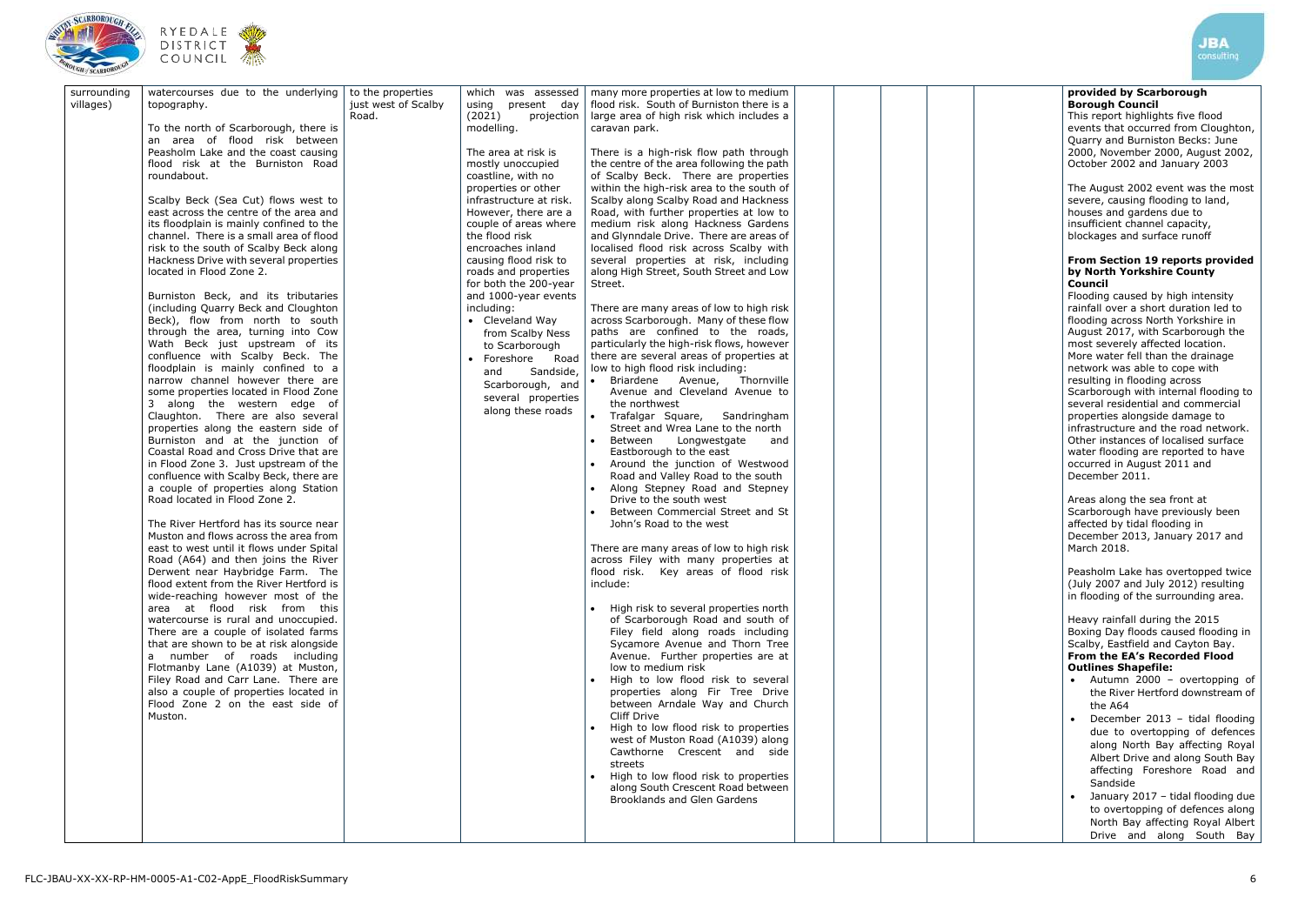





|                                      |                                                                                                                                                                                                                                                                                                                                                                                                                                                                                                                                                                                                                                                                                                                                                                                                                                                                                                                                                                                                                                                                                                        |                                        |      |                                                                                                                                                                                                                                                                                                                                                                                                                                                                                                                                                                                                                                     |              |   |              |              |      | affecting Foreshore Road and<br>Sandside<br><b>From Scarborough Borough</b><br><b>Council's Incident Record:</b><br>· June 2013 - surface water<br>flooding in Cloughton due to a<br>track alteration<br>August 2017 - flooding along                                                                                                                                                          |
|--------------------------------------|--------------------------------------------------------------------------------------------------------------------------------------------------------------------------------------------------------------------------------------------------------------------------------------------------------------------------------------------------------------------------------------------------------------------------------------------------------------------------------------------------------------------------------------------------------------------------------------------------------------------------------------------------------------------------------------------------------------------------------------------------------------------------------------------------------------------------------------------------------------------------------------------------------------------------------------------------------------------------------------------------------------------------------------------------------------------------------------------------------|----------------------------------------|------|-------------------------------------------------------------------------------------------------------------------------------------------------------------------------------------------------------------------------------------------------------------------------------------------------------------------------------------------------------------------------------------------------------------------------------------------------------------------------------------------------------------------------------------------------------------------------------------------------------------------------------------|--------------|---|--------------|--------------|------|------------------------------------------------------------------------------------------------------------------------------------------------------------------------------------------------------------------------------------------------------------------------------------------------------------------------------------------------------------------------------------------------|
|                                      |                                                                                                                                                                                                                                                                                                                                                                                                                                                                                                                                                                                                                                                                                                                                                                                                                                                                                                                                                                                                                                                                                                        |                                        |      |                                                                                                                                                                                                                                                                                                                                                                                                                                                                                                                                                                                                                                     |              |   |              |              |      | Hackness Road, Scarborough<br>following heavy rainfall<br>March 2018 - Edgehill Road,<br>Scarborough, flooding due to a<br>blocked debris screen on a<br>surface water sewer<br>2004-2015 - internal flooding of<br>properties in Hunmanby Gap due<br>to runoff from<br>adjacent<br>agricultural land<br>• April 2012 - Scalby Hayes,<br>Scarbrough flooded externally<br>due to surface water |
| Rural south<br>east (Gypsey<br>Race) | The Gypsey Race flows west to east $\vert$ None<br>across the south-east of the study<br>area. This area consists of steep<br>slopes with clearly defined flow routes<br>and Flood Zones 2 and 3 are generally<br>confined to narrow channels along the<br>Gypsey Race and other clearly defined<br>flow routes.<br>This area is rural and as such there is<br>limited flood risk to infrastructure and<br>properties, however, there are several<br>properties located within close<br>proximity of the Gypsey Race and at<br>flood risk:<br>At the source of the Gypsey Race<br>at Duggleby there are several<br>properties located within Flood<br>Zone 3.<br>There are a small number of<br>properties at Kirkby Grindalythe<br>located within Flood Zone 3.<br>There are several properties in<br>West Lutton, East Lutton,<br>Helperthorpe and Weaverthorpe<br>located in Flood Zone 3, with<br>continual flood risk along the road<br>connecting these villages.<br>Along the course of the Gypsey<br>Race there are also a few isolated<br>properties that are located within<br>Flood Zone 3. |                                        | None | In this rural area, surface water typically<br>flows downhill from higher ground into<br>the Gypsey Race. As such, the<br>properties at risk of surface water<br>flooding are largely the same as those<br>at risk of fluvial flooding, however, there<br>are a few key areas where this differs:<br>• There is a low risk surface water<br>flow path flowing south to north<br>towards Kirby Grindalythe with<br>several properties at low flood risk.<br>• There is a low to medium risk flow<br>path from north to south down the<br>B1249 towards Foxholes with a<br>small number of properties at low to<br>medium flood risk. |              | ✓ | $\checkmark$ |              | None |                                                                                                                                                                                                                                                                                                                                                                                                |
| Malton and<br>Norton-on-<br>Derwent  | The River Derwent flows northeast to $\vert$ The EA Aims dataset<br>southwest between the towns of<br>Malton (to the north) and Norton-on-   flood wall on the<br>Derwent (to the south). Flood Zone $3 \mid$ Malton (north) side<br>encompasses a large number of $\vert$ of the River Derwent<br>properties in Old Malton, along Town<br>Street, Castlegate and Lascelles Lane.   from the Railway<br>In Malton there are a number of Street bridge to the<br>properties in Flood Zone 3 along   top of Sheepfoot                                                                                                                                                                                                                                                                                                                                                                                                                                                                                                                                                                                    | shows there is a<br>which extends east | None | There are limited areas of high flood risk<br>across Norton and Malton, with small<br>areas of pooling predominantly confined<br>to roads or areas of unoccupied land.<br>These localised areas of pooling<br>increase in size for medium flood risk.<br>There are several properties at risk,<br>particularly around the junction of                                                                                                                                                                                                                                                                                               | $\checkmark$ |   | $\checkmark$ | $\checkmark$ | None | From information on the Malton,<br><b>Norton and Old Malton Flood</b><br><b>Alleviation Scheme available</b><br>from<br>https://www.northyorks.gov.uk<br>Since the November 2012 event,<br>flooding issues occurring in Malton                                                                                                                                                                 |